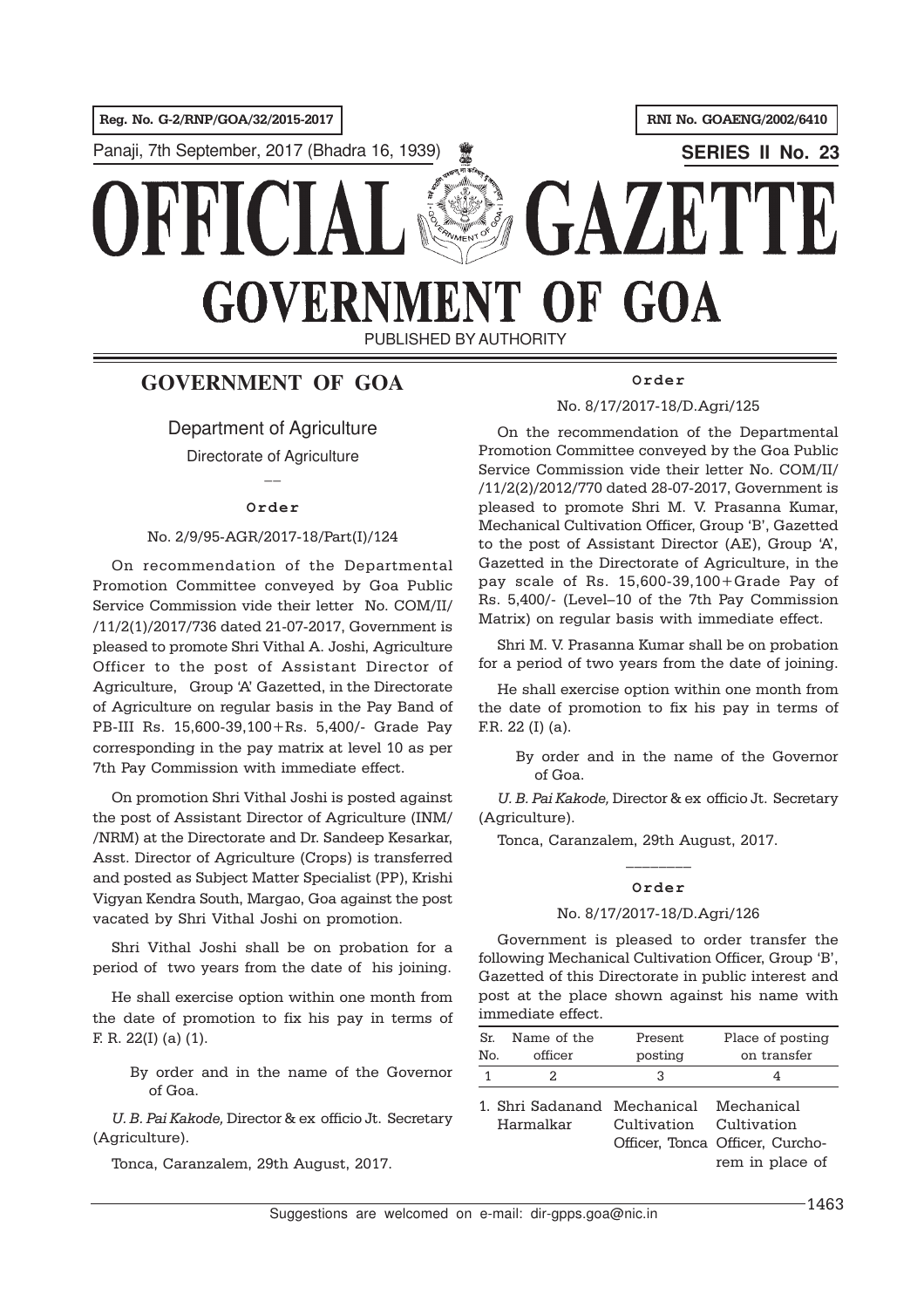|  | Shri M. V. Prassanna<br>Kumar being<br>promoted. |
|--|--------------------------------------------------|
|  |                                                  |

He would be entitled to claim joining time as per his entitlement upon actual change of residence.

This issue with the approval of the Government.

By order and in the name of the Governor of Goa.

U. B. Pai Kakode, Director & ex officio Jt. Secretary (Agriculture).

Tonca, Caranzalem, 29th August, 2017.

## \_\_\_\_\_\_\_\_ **Order**

### No. 8/17/2017-18/D.Agri/127

On the recommendation of the Departmental Promotion Committee conveyed by the Goa Public Service Commission vide their letter No. COM/II/ /11/2(1)/2012/771 dated 28-07-2017, Government is pleased to promote Shri Mahesh J. Bokade, Technical Assistant, Group 'C' to the post of Mechanical Cultivation Officer, Group 'B', Gazetted in the pay scale Rs. 9,300-34,800+Grade Pay of Rs. 4,600/- (Level–7 of the 7th Pay Commission Matrix) on regular basis against the vacancy caused due to promotion of Shri M. V. Prassanna Kumar, and is posted at Mechanical Cultivation Office, Tonca against the post being vacated on transfer by Shri Sadanand Harmalkar, Mechanical Cultivation Officer, Tonca with immediate effect.

Shri Mahesh J. Bokade, shall be on probation for a period of two years from the date of his joining.

He shall exercise option within one month from the date of promotion to fix his pay in terms of F.R. 22 (I) (a).

> By order and in the name of the Governor of Goa.

U. B. Pai Kakode, Director & ex officio Jt. Secretary (Agriculture).

Tonca, Caranzalem, 29th August, 2017.

## \_\_\_\_\_\_\_\_ **Order**

#### No. 8/121/2017-18/Dep-ATMA/D.Agri/135

Read: Order No. 8/121/2015-16/Dep-ATMA/ /D.Agri/118 dated 28-08-2015.

Government is pleased to extend the deputation of Shri Joaquim D'Souza, Assistant Director of Agriculture to "State Agricultural Management and Extension Training Institute (SAMETI)" against the post of Dy. Director (SAMETI-Goa) for another one year (3rd year) or till his retirement whichever is earlier on the same terms and conditions.

By order and in the name of the Governor of Goa.

U. B. Pai Kakode, Director & ex officio Jt. Secretary (Agriculture).

Tonca, Caranzalem, 31st August, 2017.

 $\rightarrow \rightarrow \rightarrow -$ 

Department of Civil Aviation Directorate of Civil Aviation

## — **Order**

No. DOCA/EST/Appt. Dy. Col/18/16-17/399

Read: Order No. DOCA/EST/Appt. Dy. Col/18/ /16-17/509 dated 1st December, 2016.

> Addendum No. DOCA/EST/Appt. Dy. Col/ /18/16-17/925 dated 3rd January, 2017.

> Order No. DOCA/EST/Appt. Dy. Col/18/ /16-17/133 dated 16th May, 2017.

The contractual appointment of Shri N. D. Agarwal, retired Collector, South Goa as Advisor in the Directorate of Civil Aviation is hereby extended for a period of eight months from 1st August, 2017 to 31st March, 2018. He shall be paid lump sum amount of Rs. 50,000 per month in the addition to pension.

The expenditure shall be debited from the following Budget Head.

Demand No. 84 (Civil Aviation)

- 3053 Civil Aviation;
	- 02 Airport;
- 800 Other Expenditure;
- 01 Establishment of Airport Cell (Plan);
- 50 Other Charges.
- By order and in the name of the Governor of Goa.

Dr. S. Shanbhogue, Director & ex officio Joint Secretary (Civil Aviation).

Porvorim, 29th August, 2017.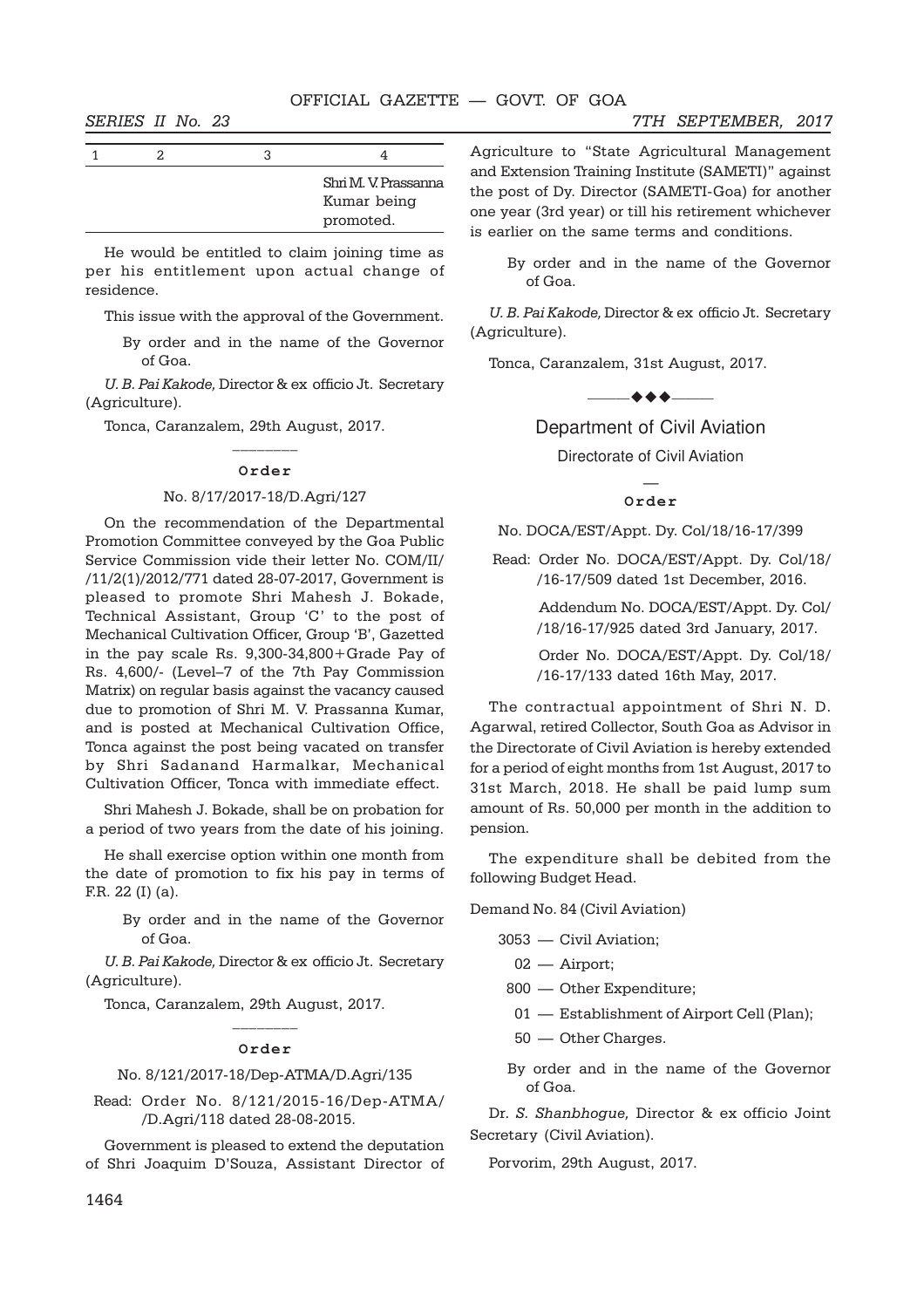Goa Human Rights Commission Panaji-Goa

## Proceeding No. 227/2014

## **Inquiry Report**

The Complainant was working as a primary teacher of Lions KG and Primary School at Jaycee Nagar, Ponda-Goa. The Complainant was due for retired from service after superannuation in the month of January, 2013. However, her services were extended till the end of April, 2013. The grievance of the Complainant is that there was inordinate delay in payment of terminal benefits. According to the Complainant, the Respondent No. 1/Lions KG and Primary School is responsible for the delay in payment of her pension and other pensionary benefits. She claims interest on the delayed payment and has also claimed compensation as the Complainant had to undergo financial difficulty, mental agony and physical harassment.

2. The Complainant has indicated the delay on various heads as under:

- i) Provident Fund Rs. 5,20,000/- (interest on the amount of PF for one year–Rs. 52,000/-).
- ii) Gratuity Rs. 3,57,570/- (interest on the amount of Gratuity for 1 & ½ years delay is Rs. 53,635/-).
- iii) Pension amount Rs. 2,90,864/- (interest on the amount of pension if Rs. 23,263/- upon delay of 18 months).
- iv) Commutation Rs. 3,70,107/- (interest on the amount of commutation Rs. 55,516/- upon the delay of 1 &  $\frac{1}{2}$  years).
- v) Leave encashment for 180 days Rs. 2,40,000/- (interest on the amount of leave encashment of Rs. 42,000/- upon delay of 1.5 years).
- vi) Extension pay of 3 months Rs. 75,000/- (interest on the above amount of Rs. 13,125/ upon delay and being not received for one year).

3. This Commission issued notices to 1) Headmaster, Lions KG and Primary School at Jaycee Nagar, Ponda-Goa, 2) Director of Education, Porvorim-Goa and 3) Director of Accounts, Panaji-Goa. The Respondents have filed their respective replies separately. The Complainant has filed Rejoinder to the reply of Respondent No. 1. The Respondent No. 1 has also filed Sur-Rejoinder.

4. We have heard the Parties. We have also perused the records of this case.

5. Admittedly, there is inordinate delay in processing the pension and pensionary benefits of the Complainant. The Respondent No. 1 blames the Complainant herself for delay in processing the pension papers. The Respondent No. 1 has stated that the Complainant was in charge of school for the period from August, 2006 to April, 2009 and inspite of that the Complainant did not complete her Day Book and other papers which were supposed to be completed by her and the Complainant also did not submit papers such as Medical Fitness Certificate while joining. It is further stated that the Complainant did not sign her retirement papers in time since she was expecting further extension of service. The Respondent No. 1 has also stated that the pension papers which were submitted to Central Education Zone were returned from time to time with several observations which were complied by Respondent No. 1. In short, according to Respondent No. 1, there is no negligence on the part of Respondent No. 1 but the settlement of pension was delayed on account of the fault of the Complainant to complete her Service Book and other related papers.

6. As per the reply filed by Respondent No. 2/ Director of Education, the pension case of the Complainant was received on 02-07-2013 and the pension papers were submitted to Directorate of Accounts on 08-07-2013. However, the pension papers were returned back by Directorate of Accounts on 23-08-2013 for compliance of observations raised by Pension Cell of Director of Accounts which were in turn returned to the School for compliance of the observations. The Respondent No. 3 has stated that the pension case of the Complainant was received for the first time on 08-07-2013 and it was immediately scrutinised and the same was returned on 23-08-2013 for compliance of the observations raised. The Respondent No. 3 has further stated that again the pension papers had to be returned twice vide letter dated 21-01-2014 and 27-03-2014 for non-compliance of observations raised earlier. The pension papers were finally received for the fourth time from Respondent No. 2 by letter dated 24-04-2014 and the same was finalized and the authorisation of pension and other retirement benefits were intimated to the Complainant vide letter dated 04-06-2014 under Pension Payment Order No. T-4589. According to the Respondent No. 3 there was no delay on the part of the Respondent No. 3 for payment of pensionary benefits to the Complainant.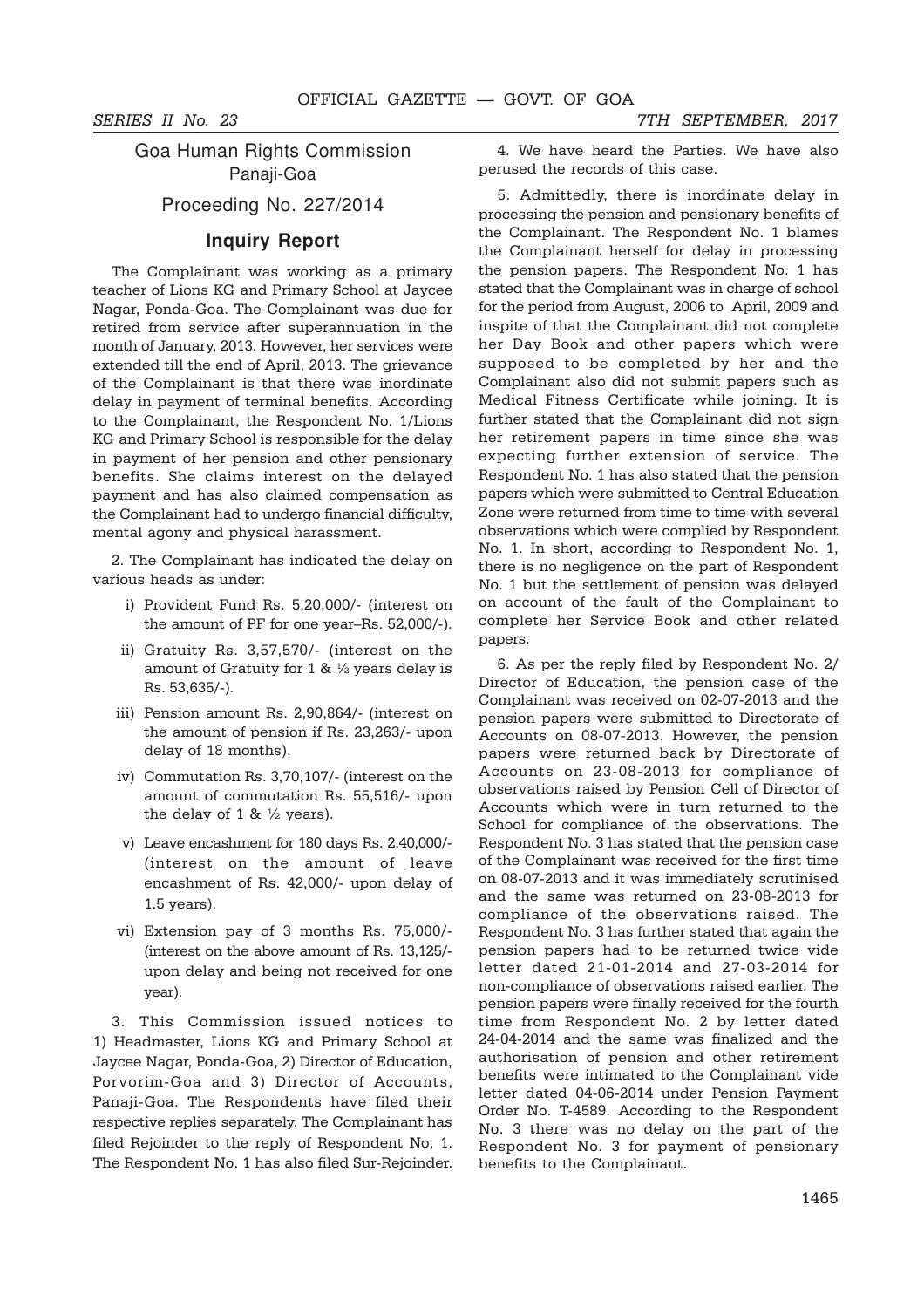7. The records indicate that there was inordinate delay in payment of pension and pensionary benefits to the Complainant. The Complainant cannot be wholly held responsible for this inordinate delay. It was the duty of the School Authority to submit the pension papers to the concerned Department six months in advance. The delay in processing the pension papers is mainly on account of negligence on the part of the Respondent No. 1. The main grievance of the complainant is that she is entitled for interest on delayed payment on various heads as discussed above. However, we are not inclined to go into the question of payment of interest to the Complainant. It shall be open to the Complainant to approach the Appropriate Forum in respect of her claim for interest on delayed payment.

8. As far as GPF claim is concerned, the Complainant is entitled for interest on delayed payment as there was no fault on the part of the Complainant. As per Rule-11 (4) of General Provident Fund (Central Services Rules, 1960) and C&A.G.'s decisions, the interest is to be allowed in case delay has occasioned by circumstances beyond the control of the subscriber and purely due to administrative reasons.

9. However, in the facts and the circumstances of this case, we are of the view that the delay in processing the pension file of the Complainant has caused mental agony to the Complainant and the same amounts to infringement of her fundamental right guaranteed under Article 21 of the Constitution of India and also amounts to violation of her human rights on account of inordinate delay in settling her pension and pensionary benefits. The Complainant therefore is entitled for reasonable compensation on account of delay in settling her pension claim.

We therefore make the following recommendation:

- (i) The Respondent No. 1/Headmaster, Lions KG and Primary School at Jaycee Nagar, Ponda-Goa shall pay compensation of Rs. 15,000/- (Rupees fifteen thousand only) to the Complainant within a period of 60 days.
- (ii) Respondent No. 3/Director of Accounts shall consider Complainant's claim for interest on delayed payment of GPF as per GPF Rules and C&A.G.'s decisions cited above.

| $Sd$ .           | $Sd$ .           |
|------------------|------------------|
| (A. D. Salkar),  | $(J. A.$ Keny).  |
| Member.          | Member.          |
| Goa Human Rights | Goa Human Rights |
| Commission.      | Commission.      |

Panaji, 20th April, 2016.

1466

## GOA HUMAN RIGHTS COMMISSION PANAJI-GOA

## Proceeding No. 227/2014

## DAILY PROCEEDING SHEET

28-07-2017 The Respondent No. 1 had filed Action

Sr. No. 16A Taken Report dated 06-07-2016 stating that the payment of compensation of Rs. 15,000/- (Rupees fifteen thousand only) has been paid to the Complainant.

> During the course of hearing, Shri Chawdikar, OSD, Legal Cell, Directorate of Education brought to our notice that the Complainant has filed an application claiming GPF amount by letter dated 08-01-2014 and that the Directorate of Education had submitted the bill to the Directorate of Accounts by letter dated 26-03-2014.

> We, therefore, find that there is no delay in payment of GPF amount to the Complainant.

> The Inquiry Report as well as Action Taken Report communicated vide letter dated 06-07-2016 from Respondent No. 1 in respect of recommendation No. 1 and the contents of Roznama dated 28-07-2017 in respect of recommendation No. 2 be published in the Official Gazette in terms of Section 18 (f) of the Protection of Human Rights Act, 1993.

(A. D. Salkar), Chairperson, Member,<br>Goa Human Rights Goa Human R Commission. Commission.

 $\overline{\phantom{a}}$ 

Sd/-<br>
Sd/-<br>
Salkar), (J. A. Keny), Goa Human Rights Goa Human Rights

From:

Smt. Archana Ajit Dangui, The Headmaster, Lions KG and Primary School, Jaycee Nagar, Ponda-Goa. Dated: 06-07-2016.

To,

The Under Secretary, Goa Human Rights Commission, Old Educational Department Bldg., 1st Floor, 18th June Road, Panaji-Goa.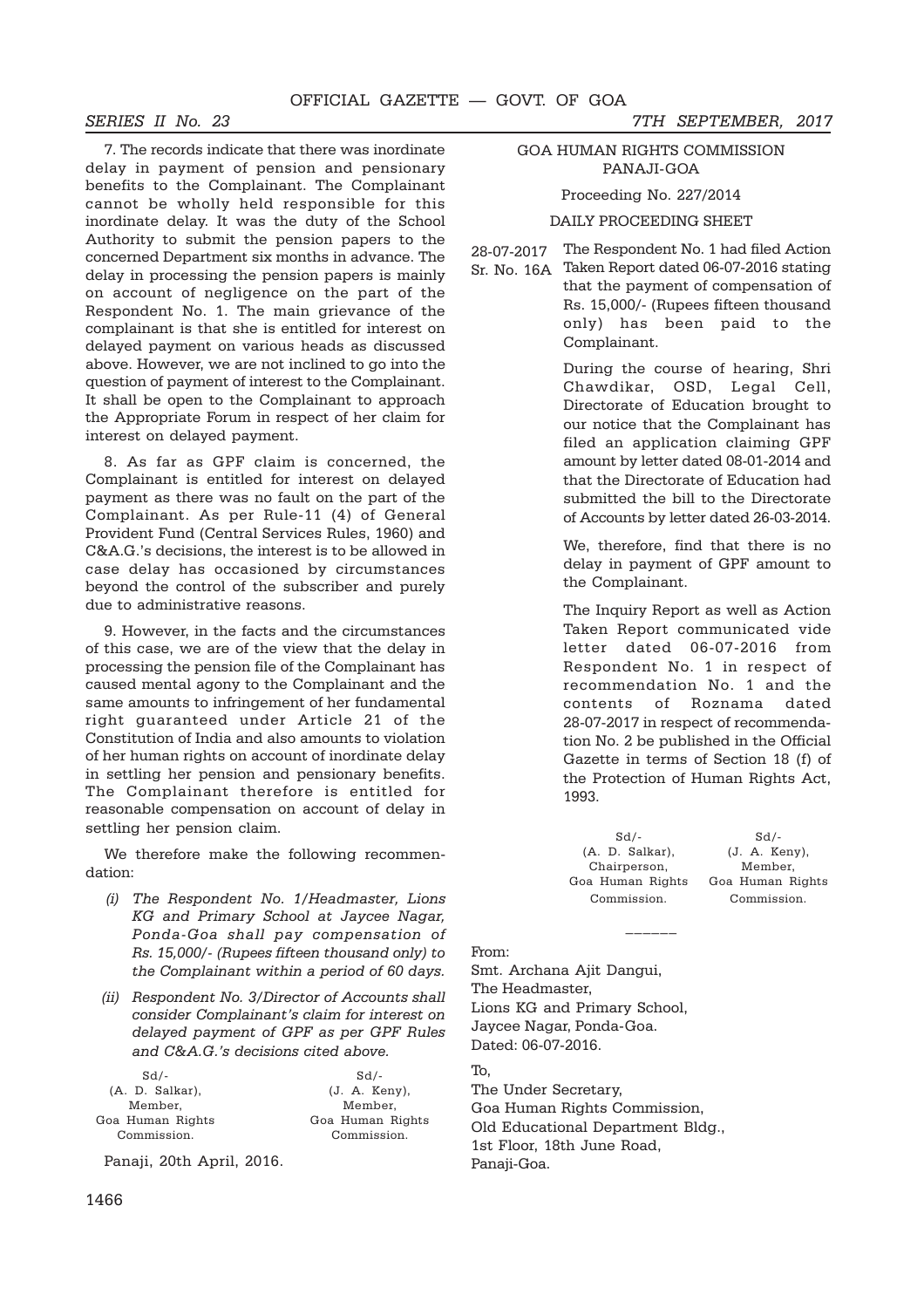Sub: Action Taken Report in proceeding No. 227/2014.

Sir,

I hereby submit the compliance of Inquiry Report/Order dated 20-04-2016, passed by this Hon'ble Commission;

That in compliance of Order dated 20-04-2016, the payment of compensation of Rs. 15,000/- has been made to the complainant vide cheque bearing No. 146421 dated 20-06-2016.

Copy of receipt dated 20-06-2016, signed by the complainant after receipt of the compensation amount with photocopy of cheque are annexed hereto.

Thanking You,

Yours faithfully

Sd/-

Smt. Archana Ajit Dangui,

The Headmaster, Lions KG and Primary School, Jaycee Nagar, Ponda-Goa.



# Lions Kindergarten And Primary School लायन्स पूर्वप्राथमिक व प्राथमिक विद्यालय

Lions Club of Ponda, House No. 408/1, Jaycee Nagar, CURTI - PONDA - GOA

Ref. No. LKGPS/Order/GHRC/2016-17/626  $Date:2016116$ 

Received RS. 15000/- (Rupees: Fifteen Thousand only) vide Cheque clated 20106/2016 bearing No.146421 as per order dated 20/04/2016. Passed by Go per Order Gajea 2010-11-00<br>Goa Human Rights Commission-Panaji-Goa. As full and final Settlement towards my

dues.

No Aparna govind Isluz

SERIES II No. 23 7TH SEPTEMBER, 2017

## Department of Home

Home—General Division

## — **Order**

#### No. 27/17/2012-HD(G)/Part I/2497

Read: Notification No. 27/17/2012-HD(G)/895 dated 20-02-2014.

The "Pilgrimage Tour Scheme–2014" notified vide aforesaid Notification is hereby extended further for a period of one year w.e.f. 21-02-2017 to 31-03-2018. The terms and conditions shall remain unchanged.

> By order and in the name of the Governor of Goa.

Neetal P. Amonkar, Under Secretary (Home).

Porvorim, 31st August, 2017.

## \_\_\_\_\_\_\_\_ **Addendum**

## No. 9/15/87-HD(G)/PF/2491

- Read: 1. Notification No. 9/15/87-HD (G) dated 01-12-2000.
	- 2. Order No. 9/15/87-HD (G)/PF/1598 dated 06-06-2017.
	- 3. Order No. 9/15/87-HD (G)/PF/1599 dated 06-06-2017.

In exercise of powers conferred by Rule 376 of the Goa Prison Rules, 2006, Government of Goa is pleased to include on the Board of Visitors, Under Secretary (Home-II), Home Department (General) as Ex Officio Visitor at Serial No. 13 of the above Orders for the New Modern Central Jail, Colvale, Bardez-Goa and Sub-Jail-cum-Judicial Lock-up, Sada, Vasco, Goa.

The rest of the contents shall remain unchanged.

By order and in the name of the Governor of Goa.

Narayan Sawant, Additional Secretary (Home). Porvorim, 22nd August, 2017.



## Department of Industries  $\overline{\phantom{a}}$

## **Notification** No. 3/67/2006-IND/226

In exercise of the powers conferred by Section 21 of the Micro, Small and Medium Enterprises Development Act, 2006 (Central Act 27 of 2006), read with sub-rules (1) and (2) of Rule 3 of the Goa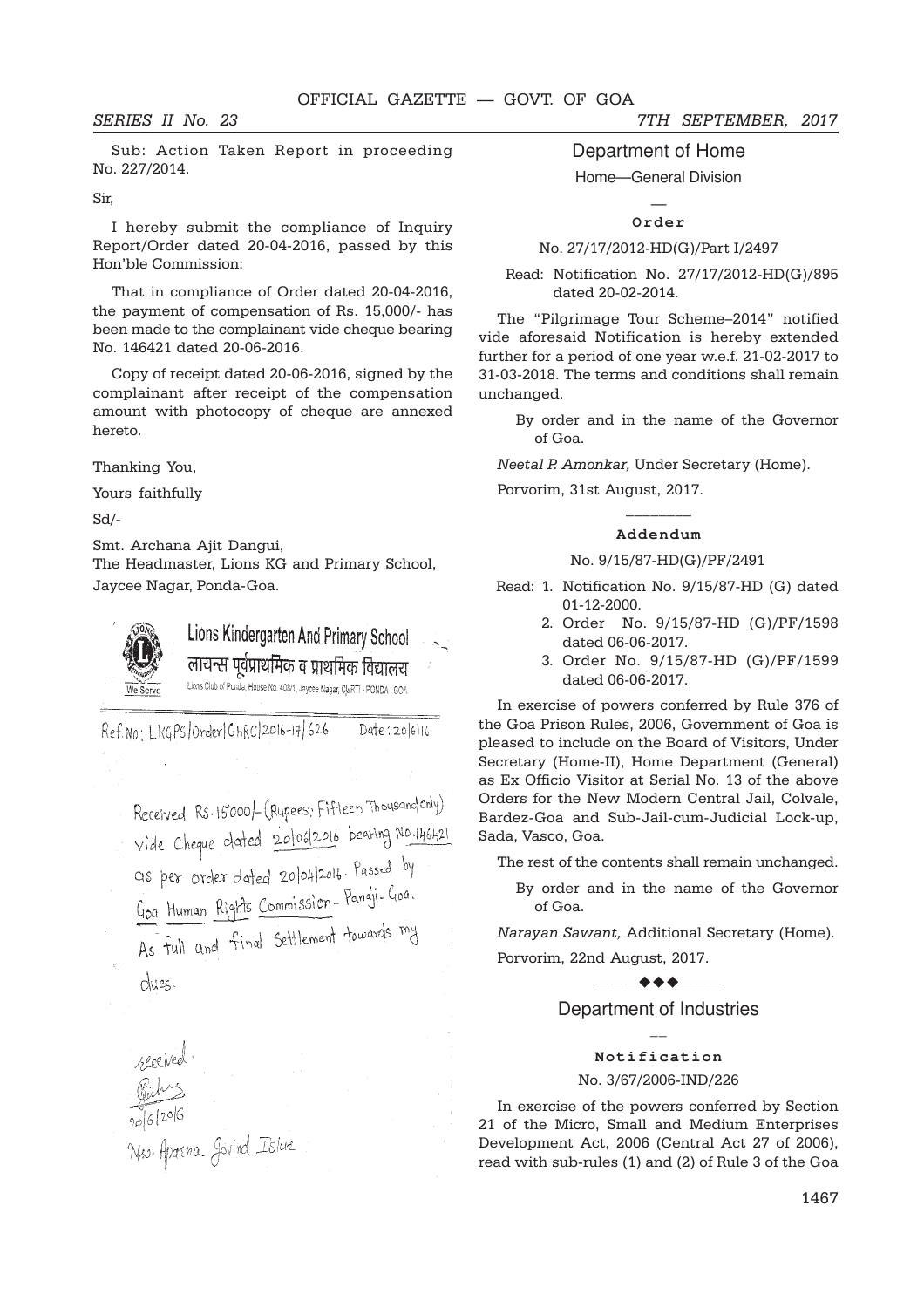## SERIES II No. 23 7TH SEPTEMBER, 2017

Micro, Small and Medium Enterprises Development Rules, 2007 and Section 21 of the General Clauses Act, 1897 (Act 10 of 1897), the Government of Goa hereby amends the Government Notification No. 3/67/2006-IND/351 dated 25-05-2016, published in the Official Gazette, Series II No. 9 dated 2-06-2016 (hereinafter referred to as the "principal Notification"), as follows, namely:-

In the principal Notification for the existing entries against serial numbers (4) and (5), the following entries shall be substituted, namely:-

- "(4) Mr. Ashish Krishnanath Member. Kuncolienkar, Advocate, Mapusa-Goa
- (5) Ms. Shreya V. N. Gaunekar, Member." Chartered Accountant, Alto Betim, Porvorim, Bardez-Goa

This Notification shall come into force with effect from the date of its publication in the Official Gazette.

By order and in the name of the Governor of Goa.

Georgina Saldanha, Under Secretary (Industries).

Porvorim, 1st September, 2017.

## \_\_\_\_\_\_\_\_\_\_\_ **Notification**

## No. 8/4/2012-IND/229

In pursuance of Article 65, read with Article 63 of the Articles of Association of the Goa Handicrafts, Rural and Small Scale Industries Development Corporation Limited and in supersession of the Government Notification No. 8/4/2012-IND/93, dated 28-4-2017, published in the Official Gazette, Series II No. 5 dated 04-05-2017 and any other Notifications and Orders issued in this regards, the Government of Goa hereby reconstitutes the Board of Directors of the Goa Handicrafts, Rural and Small Scale Industries Development Corporation Limited, as follows, namely:-

| 1) Shri Rajesh Patnekar, | $-$ Chairman. |
|--------------------------|---------------|
| Hon'ble MLA, Bicholim    |               |

2) Secretary (Industries) — Director.

- 3) Finance Secretary or his Director. nominee not below the rank of Under Secretary from Finance Department
- 4) Director of Industries, Trade Director. & Commerce
- 5) Managing Director, Goa Director. Handicrafts, Rural and Small Scale Industries Development Corporation Limited 6) Shri Ramesh Rajaram Sawal, — Director. Pedne
- 7) Shri Sham Arjun Matonkar, Director. Bicholim
- 8) Shri Santosh Mailk, Bicholim Director.
- 9) Shri Rajendra Y. Vasta, Director. Curchorem-Goa
- 10) Shri Atchut P. Naik, Sancoale Director.
- 11) Shri Shivaji alias Janu Director. Gopal Gaude, Ponda
- 12) Shri Narayan Ladu Mandrekar, Director. Bardez

This Notification shall come into force with immediate effect.

By order and in the name of the Governor of Goa.

Georgina Saldanha, Under Secretary (Industries).

Porvorim, 4th September, 2017.

#### **Addendum**

\_\_\_\_\_\_\_\_

#### No. 3/19/2009-IND(Vol. I)

Read: Order No. 3/19/2009-IND (Vol.I)/190 dated 25-07-2017 regarding promotion of Industries Inspector to the post of Industries Officer in the Directorate of Industries, Trade and Commerce.

The following para shall be added to the above cited Order:-

The expenditure on the payment of salaries shall be debited to the following Budget Head.

- 2852 Industries;
	- 80 General;
- 001 Direction and Administration;
- 01 Directorate of Industries;
- 01 Salaries (Non Plan).
- By order and in the name of the Governor of Goa.

Georgina Saldanha, Under Secretary (Industries).

Porvorim, 24th August, 2017.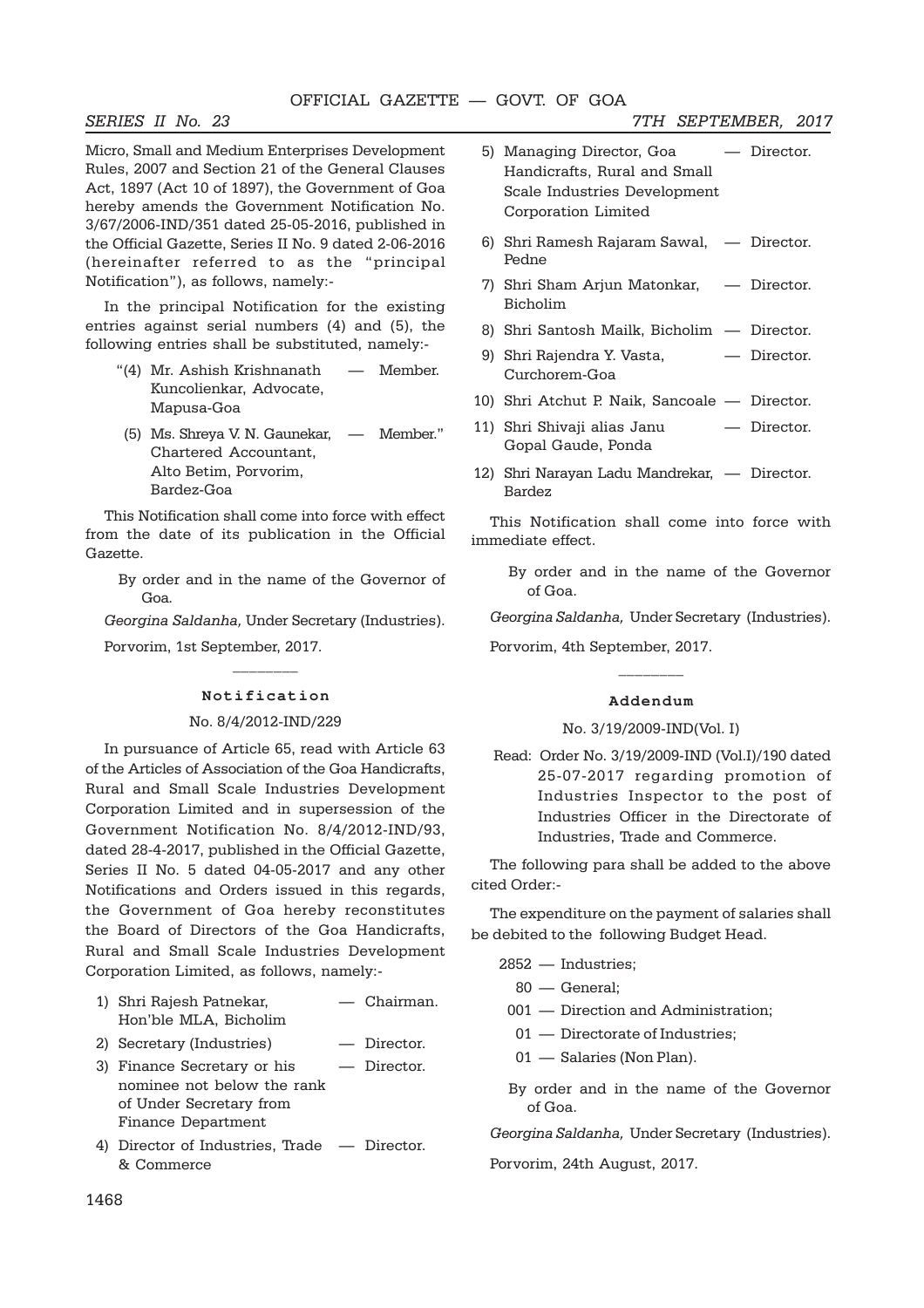## Department of Labour

Directorate of Skill Development & Entrepreneurship  $\overline{\phantom{a}}$ 

### **Notification**

### No. 5/15/TRG/SDCT/F-5/10(Part)/2113

In pursuance of the guidelines issued by Government of India for constitution of Institute Managing Committee (IMC) for the ITIs vide D.O. No. DGET-21(3)97-CPIU(VOL.IV) dated 25-01-2002 from Director General of Employment & Training and Joint Secretary, Government of India, Ministry of Labour, New Delhi, the Government is pleased to re-constitute the Institute Managing Committee of Vasco Government ITI, Bogda, Vasco-Goa from the date of issue of this Notification.

## Constitution:

- 1. Shri Alex Pacheco, Chairman. General Manager-Manufacturing, M/s Zuari Agro Chemicals Ltd., Zuarinagar, Sancoale-Goa 403726
- 2. Shri Sarvesh Harlarnkar, Member. General Manager (HR), MRF, Usgaon-Goa
- 3. Ms. Blenure Rodrigues, Member. Manager (HR), TITAN, Verna-Goa
- 4. Shri Krishnendu Munda, Member. Head HR, M/s Lupin Pharmaceuticals, Verna Industrial Estate, Verna-Goa
- 5. Shri Manoj Kharde, Member. Manager HR, M/s Sanofi Synthelabo (India) Ltd., Verna Industrial Estate, Verna-Goa
- 6. Shri Kapil Aigal, Principal, Member Vasco Government ITI, Secretary. Bogda, Vasco-Goa
- 7. The Asstt. Director (Trg.), Member. Directorate of Skill Development & Entrepreneurship, Panaji-Goa
- 8. Dr. Shambhu S. Ghadi, Member. Asst. Director, Directorate of Education, Porvorim-Goa
- 9. Shri Rajay S. Naik, Member. Sr. Asst. Employment Officer, Employment Exchange (South), Margao-Goa
- 10. Senior Faculty Member Member. to be nominated by Principal, Directorate of Skill Development & Entrepreneurship, Shramashakti Bhavan, Panaji-Goa
- 11. The Trainee Representative Member. to be nominated by Principal, Directorate of Skill Development & Entrepreneurship, Shramashakti Bhavan, Panaji-Goa

| 12. The Chairman,<br>M/s Goa Shipyard Ltd.,<br>Vasco-Goa or his nominee   | — Co-opted<br>Member<br>(w/o voting<br>rights). |
|---------------------------------------------------------------------------|-------------------------------------------------|
| 13. The Chairman,<br>M/s Marmagoa Port Trust,<br>Vasco-Goa or his nominee | — Co-opted<br>Member<br>(w/o voting<br>rights). |

The terms of reference shall be as per Revised Memorandum of Agreement (MoA), Bye-Laws and Rules & Regulations of the IMC, registered as Society under Society Registration Act, 1860 specifying therein indicators for monitoring the performance of the IMC.

The term of office of the IMC shall be three years from the date of issue of this notification or till the re-constitution of the IMC thereafter. The members representing the industries may change by name and number depending upon the necessity of the IMC from time to time under specific orders of the Government. Change in the official members, if any, shall be on the basis of the recommendations of the State Director of Craftsmen Training.

The IMC shall meet as frequently as required and in case at least once in a month. A member will have to intimate to the Chairman about his inability to attend the meeting on genuine grounds and obtain leave of absence. Any member remaining absent for three consecutive meetings without leave of absence shall cease to be member of the IMC from the date of third consecutive absence.

The non-official members, who attend the meeting shall be paid a fixed honorarium of Rs. 1,500/- per meeting and no other TA/DA shall be payable.

By order and in the name of the Governor of Goa.

Aleixo F. da Costa, Director & ex officio Joint Secretary (Skill Development & Entrepreneurship).

Panaji, 29th August, 2017.

## SERIES II No. 23 **7TH SEPTEMBER, 2017**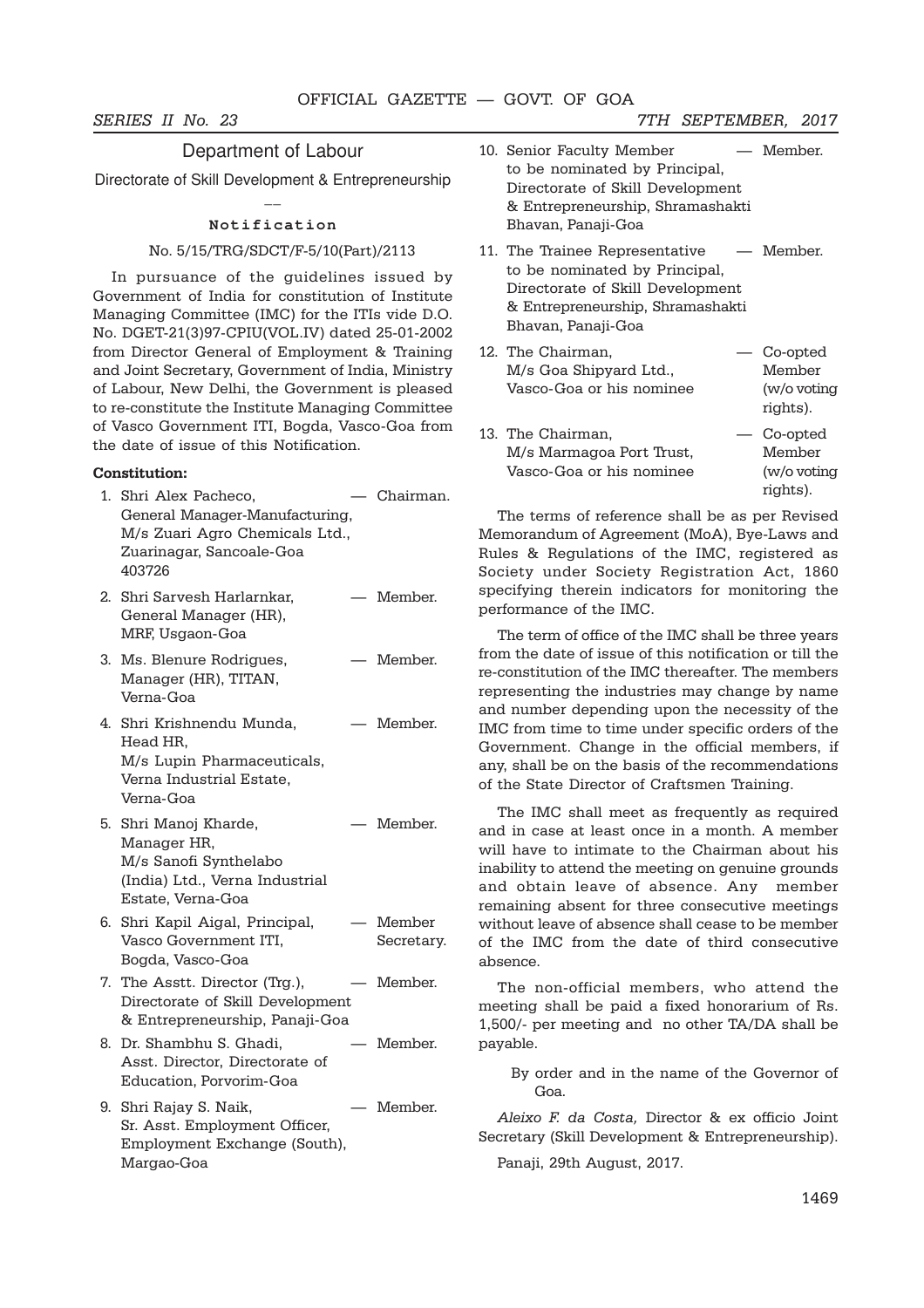## Department of Personnel

## $\overline{\phantom{a}}$ **Order**

#### No. 6/9/2009-PER(Part IV)A(i)/2592

Shri Sabaji Shetye, Senior Scale Officer of Goa Civil Service, under suspension, shall draw his subsistence allowance against the budget head of Leave & Training Reserve w.e.f. 12-06-2017, until further orders.

By order and in the name of the Governor of Goa.

Shashank V. Thakur, Under Secretary (Personnel-I). Porvorim, 21st August, 2017.

## \_\_\_\_\_\_\_\_ **Order**

#### No. 6/9/2009-PER(Part IV)A/2593

The following Senior Scale Officers of Goa Civil Service shall draw salary against the post as shown against their names in column (3) with effect from 01-09-2017:

| S/N | Name of the<br>officer  | Salary shall be drawn<br>against the post<br>w.e.f. 01-09-2017 |
|-----|-------------------------|----------------------------------------------------------------|
| 1   | 2.                      | З                                                              |
|     | 1. Shri V. P. Dangui    | Leave & Training Reserve.                                      |
|     |                         | 2. Shri Dipak Bandekar Leave & Training Reserve.               |
|     | 3. Shri Vinesh Arlenkar | Secretary, State Police<br>Complaint Authority.                |

By order and in the name of the Governor of Goa.

Shashank V. Thakur, Under Secretary (Personnel-I). Porvorim, 21st August, 2017.

## \_\_\_\_\_\_\_\_ **Order**

### No. 4/4/2015-PER/2566

Read: Order No. 4/4/2015-PER dated 01-06-2017.

Whereas the Government vide order read at preamble was pleased to give charge of Chief Electrical Engineer, in public interest, to Shri N. Neelakanta Reddy, Superintendent Engineer (Elect.) and Additional Chief Engineer-II (ad hoc basis) in the Electricity Department;

2. And whereas the order was challenged by Shri Laxmikant D. Kolvekar, Superintendent Engineer (Elect.) and Additional Chief Engineer-I (ad hoc basis) in Writ Petition No. 504/2017 before the Hon'ble High Court of Bombay at Goa;

3. And whereas the Hon'ble High Court vide its order dated 18-08-2017 had stayed the operation of the order cited at preamble;

4. And whereas the Government in Special Leave to Appeal (Civil) No.(s).19418/2017 challenged the order dated 19-07-2017 before the Hon'ble Supreme Court, and Hon'ble Supreme Court after hearing the parties, vacated the stay granted by the Hon'ble High Court vide order dated 18-08-2017;

5. Now consequent to Hon'ble Supreme Court order dated 18-08-2017, the Government is pleased to reallot the charge of Chief Electrical Engineer to Shri N. Neelakanta Reddy, Superintendent Engineer (Elect.) and Additional Chief Engineer-II (ad hoc basis) in the Electricity Department, currently on extension, in addition to his own duties until further orders.

By order and in the name of the Governor of Goa.

Yetindra M. Maralkar, Additional Secretary (Personnel).

Porvorim, 24th August, 2017.

## \_\_\_\_\_\_\_\_ **Order**

#### No. 7/8/2015-PER

Read: Order No. 22011/01/2016-IFS-I (AGMUT) dated 21-07-2017.

The Governor of Goa is pleased to relieve Shri Damodar A. T., IFS (AGMUT: 2010), Dy. Conservator of Forest, Monitoring & Evaluation, from this Administration w.e.f. 31-08-2017 to take up his new assignment at Lakshadweep segment of the AGMUT Cadre.

Shri Vikas Dessai, Dy. Conservator of Forests, WL & ET (North) shall hold the charge of Dy. Conservator of Forest, Monitoring & Evaluation, in addition to his own duties until further orders.

By order and in the name of the Governor of Goa.

Shashank V. Thakur, Under Secretary (Personnel-I).

Porvorim, 30th August, 2017.

## **Corrigendum**

\_\_\_\_\_\_\_\_

## No. 7/3/2016-PER/2588

Read: Order No. 7/3/2016-PER dated 06-06-2017.

In the above referred Government order dated 06-06-2017, the Pay Scale mentioned in the 1st para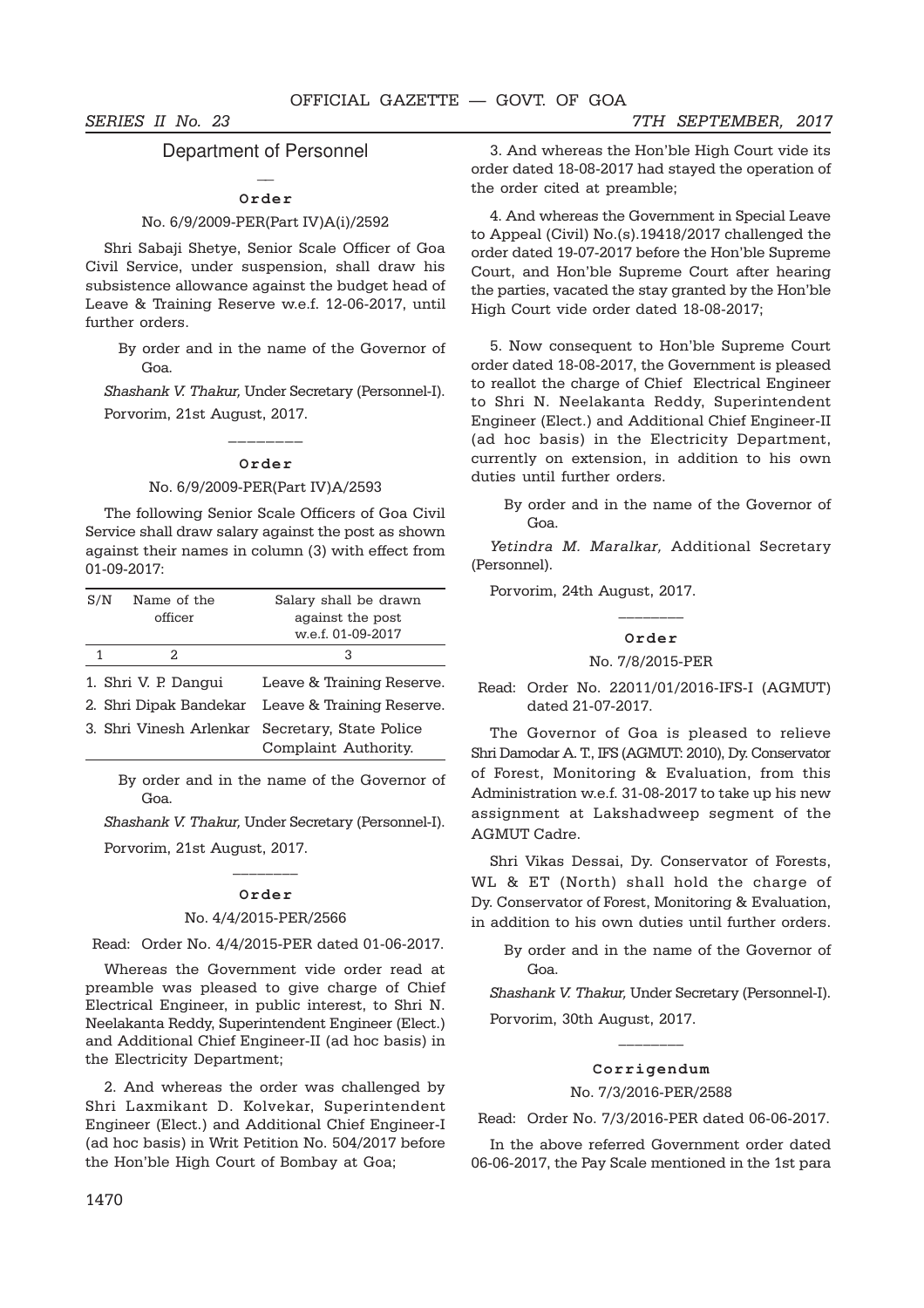i.e Rs. 9,300-34,800+GP Rs. 5,400/- shall be substituted to read as Rs.  $15,600-39,100/$ - + Grade Pay of Rs. 5,400/- which correspondence to Level 10 in the pay matrix.

This issues with the concurrence of Goa Public Service Commission as conveyed vide its letter No. COM/II/11/21(1)/2014/640 dated 10-08-2017.

By order and in the name of the Governor of Goa.

Shashank V. Thakur, Under Secretary (Personnel-II).

Porvorim, 28th August, 2017.

## \_\_\_\_\_\_\_\_ **Corrigendum**

#### No. 6/78/2011-PER

Read: Order No. 6/78/2011-PER dated 15-05-2012.

At serial No. 4, in the 3rd column in the order read in preamble the posting of Smt. Triveni Paik Velip may be read as "Dy. Collector, North-1" instead of "Dy. Collector, (Elections), North-I".

By order and in the name of the Governor of Goa.

Shashank V. Thakur, Under Secretary (Personnel-I). Porvorim, 29th August, 2017.

## \_\_\_\_\_\_\_\_ **Corrigendum**

### No. 4/4/2015-PER

Read: Order No. 4/4/2015-PER dated 24-08-2017.

In the above referred Government order dated 24-08-2017, the date mentioned in the 3rd para i.e. 18-08-2017" shall be substituted to read as "19-07-2017".

By order and in the name of the Governor of Goa.

Shashank V. Thakur, Under Secretary (Personnel). Porvorim, 30th August, 2017.

#### **Memorandum**

\_\_\_\_\_\_\_\_

## No. 6/6/2011-PER

Read: (1) Memorandum No. 6/8/2014-PER dated 24-06-2014.

- (2) Memorandum No. 6/8/2014-PER dated 19-08-2014.
- (3) Memorandum No. 6/8/2014-PER dated 30-04-2015.
- (4) Memorandum No. 6/4/2016-PER dated 11-03-2016.
- (5) Memorandum No. 6/4/2016-PER dated 28-06-2016.
- (6) Memorandum No. 6/6/2011-PER dated 16-12-2016.

The final seniority of Selection Grade Officers of Goa Civil Service was last finalized on 16-12-2016 vide Memorandum read in preamble (6), wherein the seniority of officers upto Sr. No. 25 stands finalized.

Thereafter, the Junior Administrative Grade Officers have been promoted to Selection Grade and the tentative seniority of officers from Sr. No. 26 is drawn as follows:

| Sr.<br>No. | Name of the Officers  | Date of<br>Birth | Date of<br>appointment<br>in<br>Junior Scale | Date of<br>appointment<br>in Senior<br>Scale | Date of<br>appointment<br>in JAG | Date of<br>appointment<br>in Selection<br>Grade | Remarks             |
|------------|-----------------------|------------------|----------------------------------------------|----------------------------------------------|----------------------------------|-------------------------------------------------|---------------------|
|            | $\overline{2}$        | 3                | 4                                            | 5                                            | 6                                | 7                                               | 8                   |
| 1.         | Shri Sandip Jacques   | 26-05-1971       | 09-01-1998                                   | 29-07-2005                                   | 03-11-2010                       | 12-08-2011                                      | Inducted<br>to IAS. |
| 2          | Shri Arun L. Dessai   | 24-11-1959       | 09-01-1998                                   | 29-07-2005                                   | $03-11-2010$                     | 12-08-2011                                      | Inducted<br>to IAS. |
|            | 3. Shri N. D. Agrawal | 01-01-1953       | 22-01-1997                                   | 29-07-2005                                   | $03-11-2010$                     | 12-08-2011                                      | Retired.            |
| 4.         | Shri Swapnil M. Naik  | 04-06-1973       | 09-01-1998                                   | 29-07-2005                                   | $03-11-2010$                     | 12-08-2011                                      | Inducted<br>to IAS. |
| 5.         | Shri Elvis P Gomes    | $01 - 01 - 1963$ | 09-01-1998                                   | 29-07-2005                                   | $03-11-2010$                     | 12-08-2011                                      | VRS.                |
| 6.         | Shri Menino D'Souza   | 02-11-1963       | 09-01-1998                                   | 29-07-2005                                   | $03-11-2010$                     | 12-08-2011                                      |                     |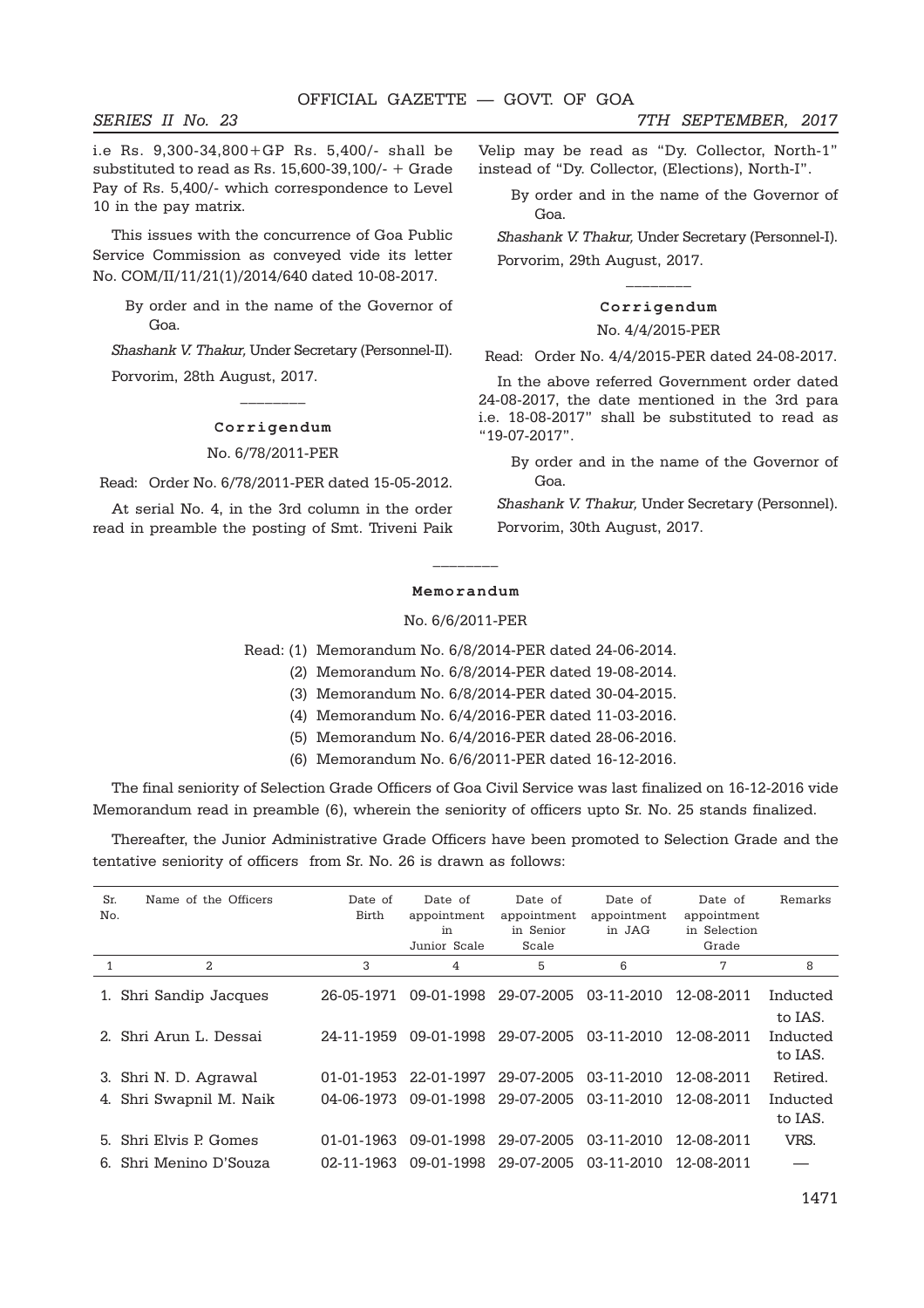OFFICIAL GAZETTE — GOVT. OF GOA

SERIES II No. 23 **7TH SEPTEMBER, 2017** 

| $\mathbf{1}$ | $\overline{a}$                        | 3          | 4          | 5          | 6          | 7          | 8        |
|--------------|---------------------------------------|------------|------------|------------|------------|------------|----------|
| 7            | Shri Sakharam V, Naik                 | 26-06-1960 | 09-01-1998 | 29-07-2005 | 03-11-2010 | 12-08-2011 |          |
| 8.           | Shri N. B. Narvekar                   | 15-01-1952 | 22-01-1997 | 29-07-2005 | 03-11-2010 | 12-08-2011 | Retired. |
| 9.           | Shri Narayan Sawant                   | 24-11-1962 | 09-01-1998 | 29-07-2005 | 03-11-2010 | 12-08-2011 |          |
| 10.          | Shri Sanjit Rodrigues                 | 15-07-1971 | 09-01-1998 | 29-07-2005 | 03-11-2010 | 12-08-2011 |          |
| 11.          | Shri J. B. Bhingui                    | 25-04-1955 | 22-01-1997 | 29-07-2005 | 03-11-2010 | 12-08-2011 | Retired. |
| 12.          | Shri Damodar B. Shanke                | 10-05-1961 | 09-01-1998 | 29-07-2005 | 03-11-2010 | 12-08-2011 |          |
| 13.          | Shri Sanjiv M. Gadkar                 | 14-02-1973 | 09-01-1998 | 29-07-2005 | 03-11-2010 | 12-08-2011 |          |
| 14           | Shri Yetindra M. Maralkar             | 05-10-1970 | 09-01-1998 | 29-07-2005 | 03-11-2010 | 12-08-2011 |          |
| 15.          | Shri M. B. Kumthekar                  | 05-09-1953 | 22-01-1997 | 29-07-2005 | 03-11-2010 | 12-08-2011 | Retired. |
|              | 16. Ms. Margaret A.                   | 18-07-1960 | 09-01-1998 | 29-07-2005 | 03-11-2010 | 12-08-2011 |          |
|              | Fernandes                             |            |            |            |            |            |          |
|              | 17. Shri Vinesh Arlenkar              | 07-10-1965 | 09-01-1998 | 29-07-2005 | 03-11-2010 | 12-08-2011 |          |
| 18.          | Shri Amarsen Rane                     | 12-04-1968 | 17-04-2003 | 17-11-2008 | 03-11-2010 | 12-08-2011 |          |
| 19.          | Shri Prasad Lolayekar                 | 27-05-1968 | 11-04-2003 | 17-11-2008 | 03-11-2010 | 12-08-2011 |          |
| 20.          | Shri Michael M. D'Souza               | 22-10-1975 | 11-04-2003 | 17-11-2008 | 03-11-2010 | 12-08-2011 |          |
| 21.          | Shri Nikhil U. Dessai                 | 30-03-1975 | 25-07-2003 | 17-11-2008 | 03-11-2010 | 12-08-2011 |          |
| 22.          | Shri Prasanna A. Acharya              | 29-07-1976 | 25-07-2003 | 17-11-2008 | 03-11-2010 | 12-08-2011 |          |
| 23.          | Shri Vijay M. Paranjape               | 29-07-1965 | 12-09-2006 | 17-11-2008 | 03-11-2010 | 12-08-2011 |          |
| 24.          | Shri Y. B. Tayde                      | 01-06-1957 | 22-06-1999 | 17-11-2008 | 03-11-2010 | 12-08-2011 |          |
| 25.          | Shri T. S. Sawant                     | 07-10-1958 | 22-06-1999 | 17-11-2008 | 03-11-2010 | 12-08-2011 |          |
| 26.          | Shri Dattaram G. Sardessai 07-10-1963 |            | 11-04-2003 | 17-11-2008 | 03-11-2010 | 03-04-2017 |          |
| 27.          | Shri Arvind Bugde                     | 14-12-1968 | 25-07-2003 | 17-11-2008 | 03-11-2010 | 03-04-2017 |          |
| 28.          | Shri Levinson J. Martins              | 30-09-1966 | 05-08-2004 | 17-11-2008 | 03-11-2010 | 03-04-2017 |          |
| 29.          | Shri Sunil P Masurkar                 | 01-03-1967 | 14-08-2002 | 17-11-2008 | 03-11-2010 | 03-04-2017 |          |
|              | 30. Shri N. S. Navti                  | 19-03-1959 | 14-08-2002 | 17-11-2008 | 03-11-2010 | 03-04-2017 |          |

This is subject to the outcome of Civil Appeal No. 9587-9590 & 9591-9594/2016 before Hon'ble Supreme Court against the orders of Writ Petition No. 397/2015, 451/2015, 482/2015 & 663/2015 filed in Hon'ble High Court of Judicature, Goa Bench, Panaji and further decisions pursuant to the Order dated 12-04-2017 of Hon'ble High Court in Writ Petition No. 1089/2016.

All the Selection Grade Officers of Goa Civil Service from Serial No. 26 onwards are requested to scrutinize the list and in case they have any objections as regards to seniority assigned to them, they shall intimate in writing to the undersigned on or before 12-09-2017. Objections received thereafter, shall not be entertained.

By order and in the name of the Governor of Goa.

Shashank V. Thakur, Under Secretary (Personnel-I).

Porvorim, 29th August, 2017.

## \_\_\_\_\_\_\_\_ **Memorandum**

## No. 6/15/2017-PER

Read: (1) Notification No. 3/1/2012-PER dated 16-08-2016. (2) Memorandum No. 6/6/2011-PER dated 16-12-2016.

As per Rule 34 of Goa Civil Service Rules, 2016 read in preamble (1), a new grade has been introduced viz. Senior Administrative Grade of Goa Civil Service.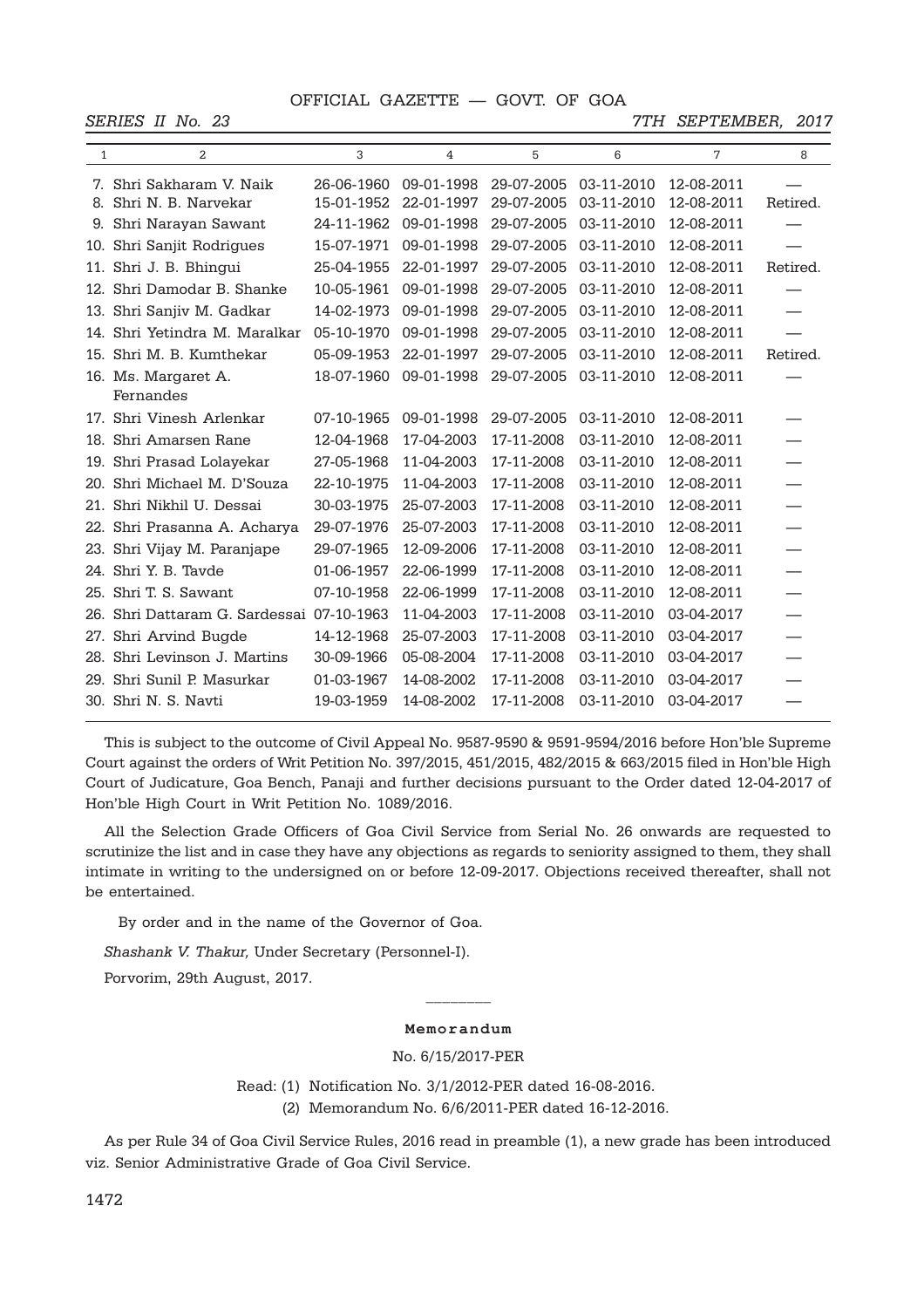## OFFICIAL GAZETTE — GOVT. OF GOA

Thereafter, the Selection Grade Officers have been promoted to Senior Administrative Grade and the tentative seniority of officers is drawn as follows.

| Sr.<br>No.      | Name of the Officer         | Date of<br>Birth | Date of<br>appointment<br>in<br>Junior Scale | Date of<br>appointment<br>in Senior<br>Scale | Date of<br>appointment<br>in JAG | Date of<br>in<br>Selection<br>Grade | Date of<br>appointment appointment<br>in Senior<br>Administra-<br>tive Grade |
|-----------------|-----------------------------|------------------|----------------------------------------------|----------------------------------------------|----------------------------------|-------------------------------------|------------------------------------------------------------------------------|
|                 | 2                           | 3                | 4                                            | 5                                            | 6                                | 7                                   | 8                                                                            |
|                 | Shri Menino D'Souza         | 02-11-1963       | 09-01-1998                                   | 29-07-2005                                   | 03-11-2010                       | 12-08-2011 16-12-2016.              |                                                                              |
| $2_{-}$         | Shri Sakharam V. Naik       | 26-06-1960       | 09-01-1998                                   | 29-07-2005                                   | 03-11-2010                       | 12-08-2011 16-12-2016.              |                                                                              |
| 3.              | Shri Narayan Sawant         | 24-11-1962       | 09-01-1998                                   | 29-07-2005                                   | 03-11-2010                       | 12-08-2011 16-12-2016.              |                                                                              |
| 4.              | Shri Sanjit Rodrigues       | 15-07-1971       | 09-01-1998                                   | 29-07-2005                                   | 03-11-2010                       | 12-08-2011 16-12-2016.              |                                                                              |
| 5.              | Shri Sanjiv M. Gadkar       | 14-02-1973       | 09-01-1998                                   | 29-07-2005                                   | 03-11-2010                       | 12-08-2011 16-12-2016.              |                                                                              |
| 6.              | Shri Yetindra M. Maralkar   | 05-10-1970       | 09-01-1998                                   | 29-07-2005                                   | 03-11-2010                       | 12-08-2011 16-12-2016.              |                                                                              |
| 7.              | Ms. Margaret A. Fernandes   | 18-07-1960       | 09-01-1998                                   | 29-07-2005                                   | 03-11-2010                       | 12-08-2011                          | 16-12-2016.                                                                  |
| 8.              | Shri Prasad Lolayekar       | 27-05-1968       | 11-04-2003                                   | 17-11-2008                                   | 03-11-2010                       | 12-08-2011                          | 16-12-2016.                                                                  |
| 9.              | Shri Michael M. D'Souza     | 22-10-1975       | 11-04-2003                                   | 17-11-2008                                   | 03-11-2010                       | 12-08-2011                          | 16-12-2016.                                                                  |
| 10 <sub>1</sub> | Shri Nikhil U. Dessai       | 30-03-1975       | 25-07-2003                                   | 17-11-2008                                   | 03-11-2010                       | 12-08-2011                          | 16-12-2016.                                                                  |
| 11.             | Shri Prasanna A. Acharya    | 29-07-1976       | 25-07-2003                                   | 17-11-2008                                   | 03-11-2010                       | 12-08-2011                          | 16-12-2016.                                                                  |
|                 | 12. Shri Vijay M. Paranjape | 29-07-1965       | 12-09-2006                                   | 17-11-2008                                   | 03-11-2010                       | 12-08-2011                          | 16-12-2016.                                                                  |
|                 | 13. Shri T. S. Sawant       | 07-10-1958       | 22-06-1999                                   | 17-11-2008                                   | 03-11-2010                       | 12-08-2011                          | 16-12-2016.                                                                  |

This is subject to the outcome of Civil Appeal No. 9587-9590 & 9591-9594/2016 before Hon'ble Supreme Court against the orders of Writ Petition No. 397/2015, 451/2015, 482/2015 & 663/2015 filed in Hon'ble High Court of Judicature, Goa Bench, Panaji and further decisions pursuant to the Order dated 12-04-2017 of Hon'ble High Court in Writ Petition No. 1089/2016.

All the Senior Administrative Grade Officers of Goa Civil Service are requested to scrutinize the list and in case they have any objections as regards to seniority assigned to them, they shall intimate in writing to the undersigned on or before 13-09-2017. Objections received thereafter, shall not be entertained.

By order and in the name of the Governor of Goa.

Shashank V. Thakur, Under Secretary (Personnel-I).

Porvorim, 30th August, 2017.

## $-$  + +  $-$

## Department of Public Health  $\overline{\phantom{a}}$

## **Order**

### No. 44/18/2017-I/PHD/Part/1530

On the recommendation of the Goa Public Service Commission conveyed vide their letter No. COM/II/12/24(6)/17/801 dated 9-8-2017, Government is pleased to declare satisfactory completion of probation period of two years of the following Senior Psychiatrists under Directorate of Health Services and also to confirm them against the said post with effect from the date of completion of their probation period indicated against their names:

| Sr.<br>No. | Name of the Doctor                            | Date of completion<br>of probation period |  |
|------------|-----------------------------------------------|-------------------------------------------|--|
|            | 1. Dr. Rajesh Dhume,<br>Senior Psychiatrist   | 04-11-2003.                               |  |
|            | 2. Dr. Shaheen Saiyed,<br>Senior Psychiatrist | 30-08-2011.                               |  |

By order and in the name of the Governor of Goa. Maria Seomara Desouza, Under Secretary (Health-II). Porvorim, 24th August, 2017.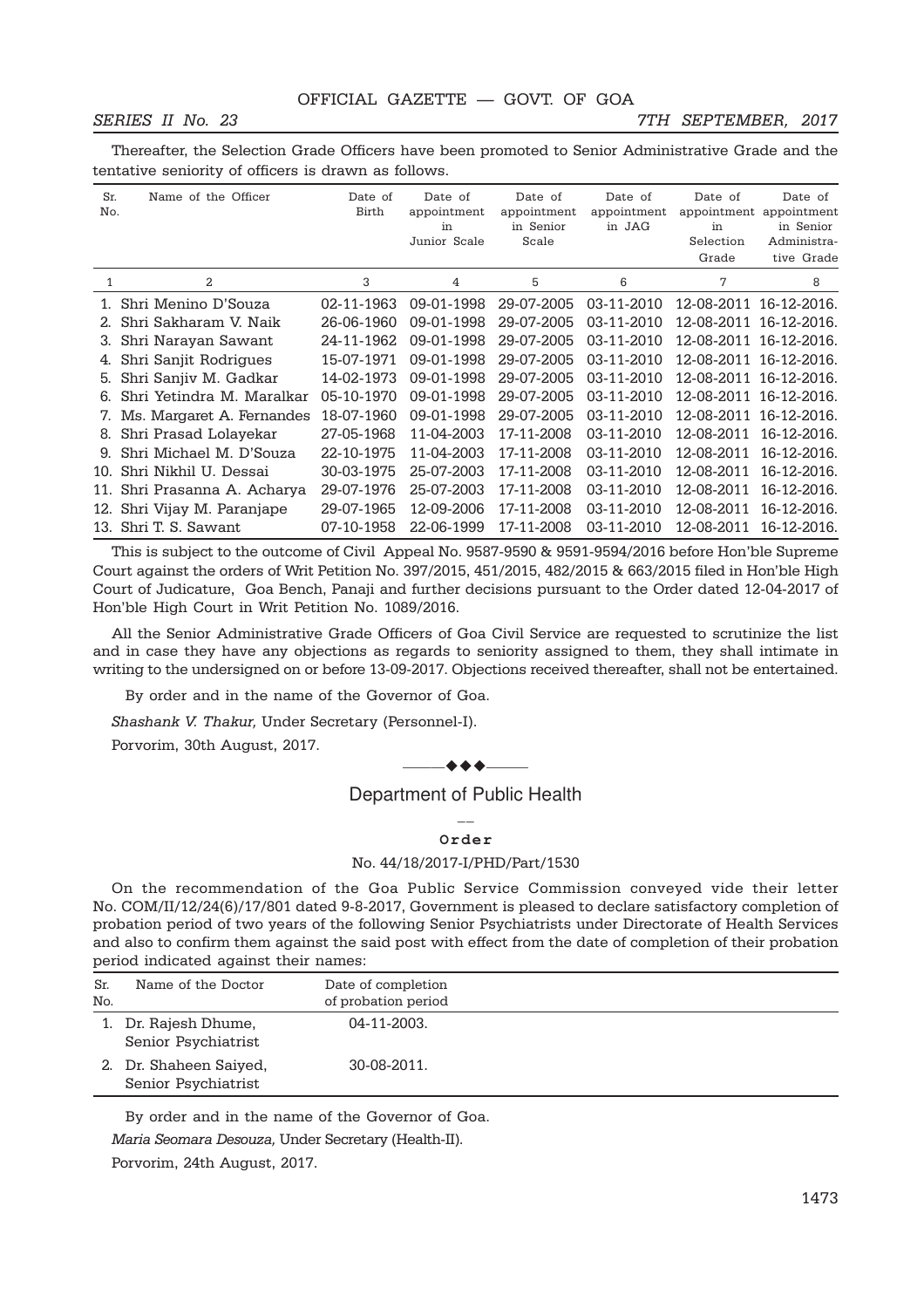#### **Order**

#### No. 46/1/2005-I/PHD/1532

## Read: Memorandum No. 46/1/2005-I/PHD/1433 dated 11-08-2017.

A tentative seniority list in the grade of Junior Paediatrician under Directorate of Health Services was circulated to all concerned vide Memorandum referred to above inviting their objections, if any. As so far no objections have been received, the final seniority in the grade of Junior Paediatrician under Directorate of Health Services as on 21-08-2017 is as detailed below:

| Sr.<br>No. | Name of the<br>Doctor                              | Date of<br>Appoint-<br>ment<br>order | Date of<br>joining | Date of<br><b>Birth</b> | Qualifica-<br>tion                    | Remarks                                              |
|------------|----------------------------------------------------|--------------------------------------|--------------------|-------------------------|---------------------------------------|------------------------------------------------------|
| 1          | 2                                                  | 3                                    | 4                  | 5                       | 6                                     | 7                                                    |
|            | Dr. Chetana K. Altekar                             | 04-11-2009                           | 10-11-2009         | 28-03-1971              | MBBS.<br>DCH.<br>DNB.<br><b>MNAMS</b> | Promoted as<br>Sr. Paediatrician<br>on ad hoc basis. |
| 2.         | Dr. Vibha Ajit Parsekar<br>(OBC)                   | 04-11-2009                           | 05-11-2009         | 22-10-1979              | MBBS,<br>DCH                          | -do-                                                 |
| 3.         | Dr. Prity Sandip Shetye                            | 06-05-2010                           | 28-05-2010         | 25-10-1978              | MBBS.<br>DCH                          |                                                      |
| 4          | Dr. Swecha S. Karande<br>Kamat                     | 11-02-2011                           | 01-04-2011         | 01-01-1981              | MBBS,<br>DCH                          |                                                      |
| 5.         | Dr. Anuradha Mahendra 10-10-2012<br>Kamat Ghanekar |                                      | 05-01-2013         | 16-11-1982              | MBBS.<br>DCH                          |                                                      |
| 6.         | Dr. Anusha Santosh<br>Kerkar (OBC)                 | 23-07-2013                           | 27-01-2014         | 13-11-1984              | MBBS,<br>DCH                          |                                                      |
| 7.         | Dr. Vinda Vidhyadhar<br>Arlekar                    | 11-03-2016                           | 28-03-2016         | 31-05-1987              | MBBS,<br>DCH                          |                                                      |
| 8.         | Dr. Celina Escolastica<br>De Xavier Andrade        | 03-05-2016                           | 16-05-2016         | 05-02-1983              | MBBS.<br>DCH                          |                                                      |

\_\_\_\_\_\_\_\_

By order and in the name of the Governor of Goa.

Maria Seomara Desouza, Under Secretary (Health-II).

Porvorim, 24th August, 2017.

#### **Order**

## No. 44/17/2017-I/PHD/Part II/1534

On the recommendation of the Goa Public Service Commission conveyed vide their letter No. COM/II/12/24(10)/17/796 dated 9-8-2017, Government is pleased to declare satisfactory completion of probation period of two years of the following Junior Paediatricians under Directorate of Health Services and also to confirm them against the said post with effect from the date of completion of their probation period indicated against their names:

| Name of the Doctor                             | Date of completion<br>of probation period |
|------------------------------------------------|-------------------------------------------|
| 2                                              | 3                                         |
| 1. Dr. Ira Almeida. Junior<br>Paediatrician    | $21-04-1993.$                             |
| 2. Dr. Chetna Altekar, Junior<br>Paediatrician | $09 - 11 - 2011$                          |
| 3. Dr. Vibha Parsekar, Junior<br>Paediatrician | $04 - 11 - 2011$ .                        |
| 4. Dr. Prity Shetye, Junior<br>Paediatrician   | $27-05-2012$                              |
|                                                |                                           |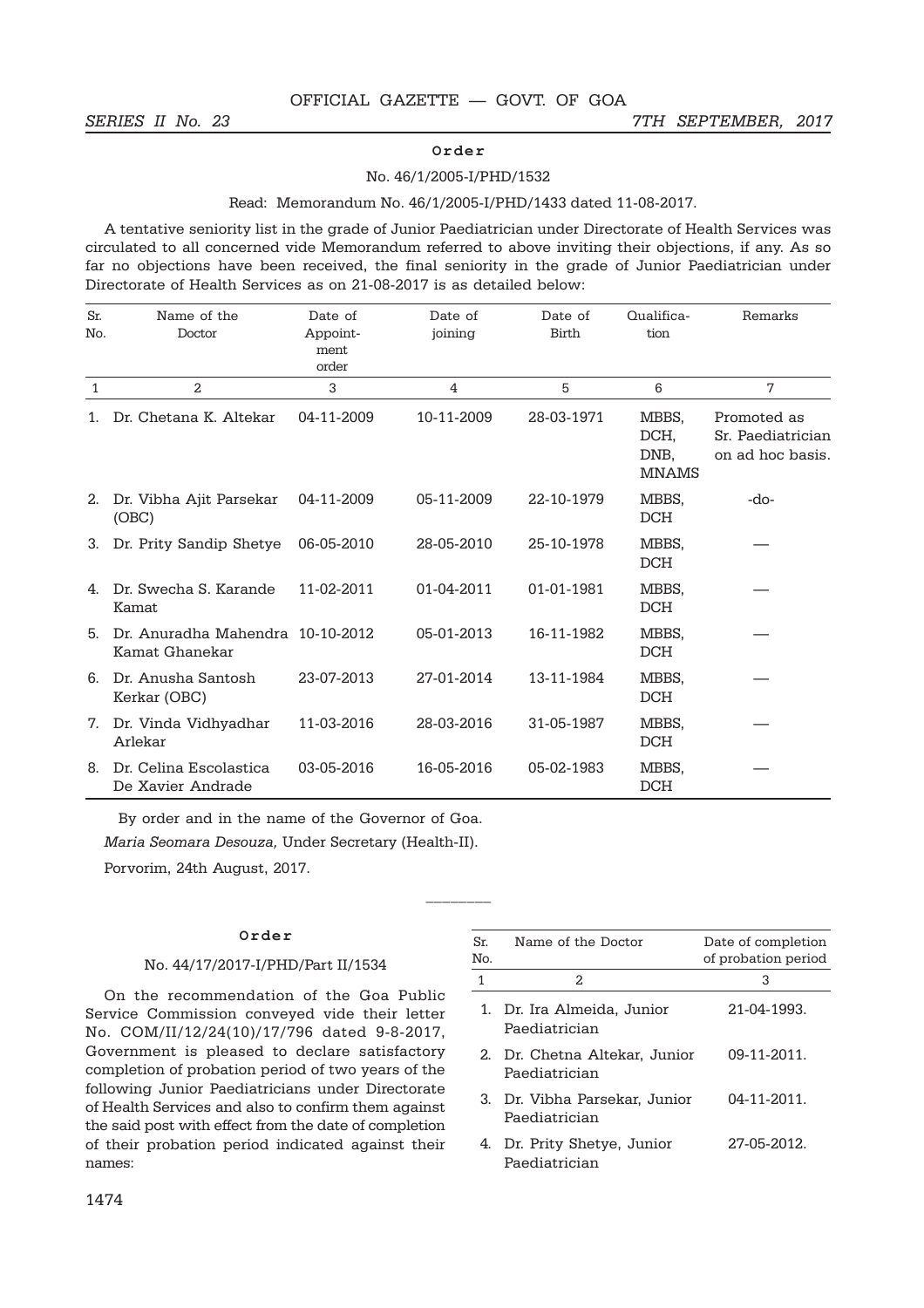## OFFICIAL GAZETTE — GOVT. OF GOA

## SERIES II No. 23 7TH SEPTEMBER, 2017

| 5. Dr. Swechha Karande      | $31 - 03 - 2013$ |
|-----------------------------|------------------|
| Kamat, Junior Paediatrician |                  |

By order and in the name of the Governor of Goa.

Maria Seomara Desouza, Under Secretary (Health-II).

Porvorim, 24th August, 2017.

## **Order**

\_\_\_\_\_\_\_\_

## No. 44/20/2016-I/PHD/1543

Read: Order No. 5/6/85-I/PHD dated 19-9-1995. Order No. 5/35/86-I/PHD dated 20-9-1995. Order No. 8/129/87-I/PHD dated 6-2-1996. Order No. 5/21/86-I/PHD dated 20-9-1995. Order No. 8/9/91-I/PHD dated 20-9-1995. Order No. 8/1/91-I/PHD dated 20-9-1995.

On the recommendation of the Goa Public Service Commission conveyed vide their letter No. COM/II/ /12/24(3)/2016/799 dated 9-8-2017, Government is pleased to declare satisfactory completion of probation period of two years of the following Medical Officers under Directorate of Health Services and also to confirm against the said post with effect from the date of completion of their probation period indicated against their names:

| Sr.<br>No. | Name of the Doctor                           | Date of completion<br>of probation period |
|------------|----------------------------------------------|-------------------------------------------|
| 1.         | Dr. Vikas Kuvelkar, Medical<br>Officer       | 08-1-1993.                                |
| 2.         | Dr. Vijaya Halankar, Medical<br>Officer      | 08-1-1993.                                |
|            | 3. Dr. Chandrakant Parab,<br>Medical Officer | 08-1-1993.                                |
| 4.         | Dr. Anant Palekar, Medical<br>Officer        | 08-1-1993.                                |
| 5.         | Dr. Rupa Naik, Medical Officer               | 05-4-1993.                                |
| 6.         | Dr. Geeta Kakodkar, Medical<br>Officer       | 14-4-1993.                                |

By order and in the name of the Governor of Goa.

Maria Seomara Desouza, Under Secretary (Health-II).

Porvorim, 29th August, 2017.

**Order**

#### No. 44/100/2012-I/PHD/Part-I/1556

Read: Order No. 8/54/94-I/PHD dated 21-08-1998.

On the recommendation of the Goa Public Service Commission conveyed vide their letter No. COM/11/ /12/24(5)/17/755 dated 25-07-2017, Government is pleased to confirm Dr. Charlotte Lobo against the post of Public Health Dentist under Directorate of Health Services with effect from 13-03-1997 i.e. the date of her completion of probation period.

By order and in the name of the Governor of Goa.

Maria Seomara Desouza, Under Secretary (Health-II).

Porvorim, 31st August, 2017.

## \_\_\_\_\_\_\_\_ **Order**

## No. 44/17/2014-I/PHD/Part/1557

Read: Order No. 8/5/91-I/PHD dated 20-09-1995.

On the recommendation of the Goa Public Service Commission conveyed vide their letter No. COM/11/ /12/24(1)/17/758 dated 25-07-2017, Government is pleased to confirm Dr. Edward D'Mello against the post of Junior Physician under Directorate of Health Services with effect from 30-07-1994 i.e. the date of his completion of probation period.

> By order and in the name of the Governor of Goa.

Maria Seomara Desouza, Under Secretary (Health-II).

Porvorim, 31st August, 2017.

## **Certificate**

\_\_\_\_\_\_\_\_

#### No. 4/18/2012-II/PHD/1111

Read: Government order No. 4/18/2012-II/PHD dated 17-05-2017.

Certified that the Character and Antecedents of Shri Madhusdan Premanand Chatim, Physicist in the Department of Radiology (Group 'B' Gazetted) in Goa Medical College and Hospital, Bambolim appointed vide above referred Order has been verified by the Addl. District Magistrate, North Goa District, Panaji-Goa, and nothing adverse has come to the notice of the Government.

Maria Seomara DeSouza, Under Secretary (Health).

Porvorim, 23rd August, 2017.